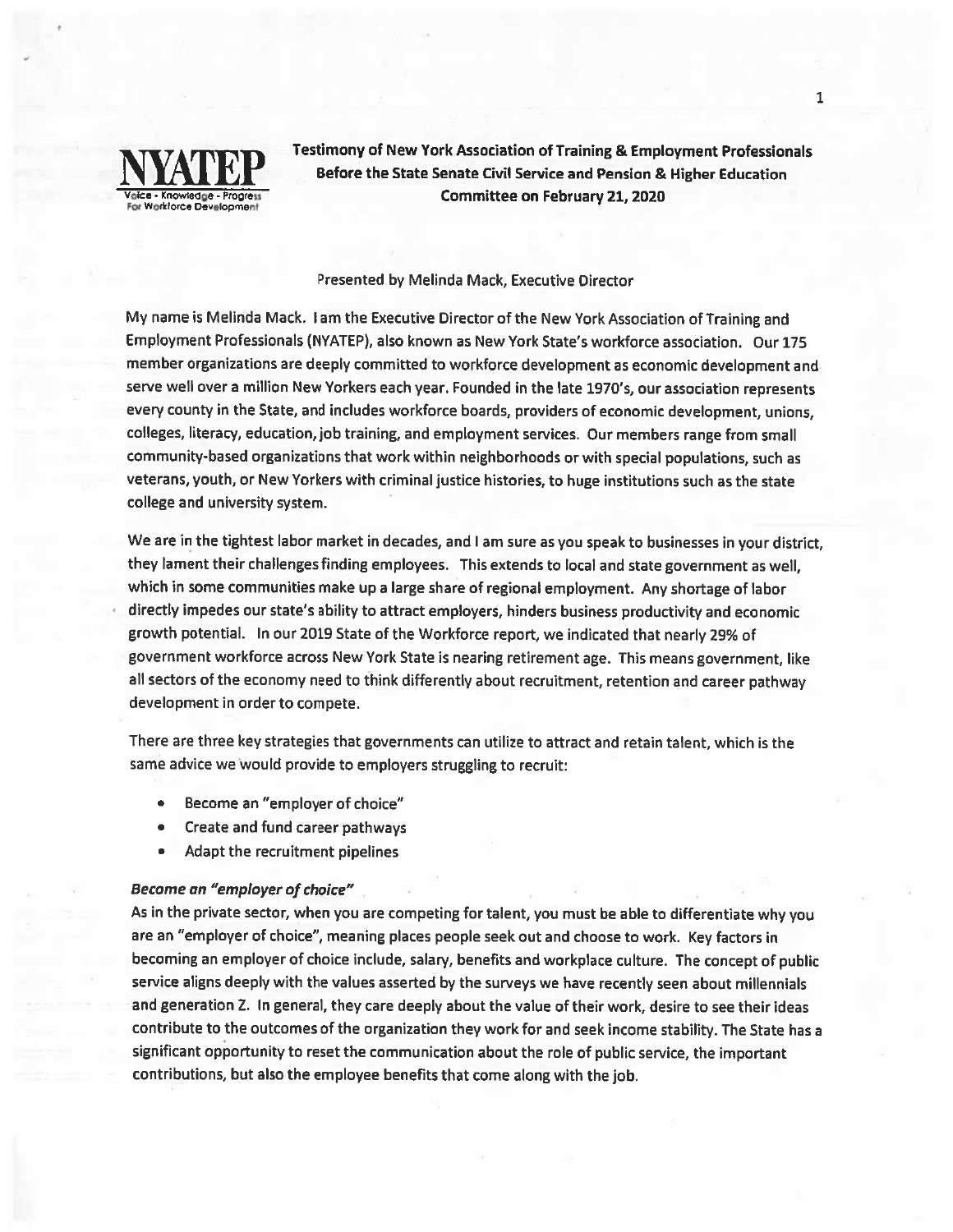Depending on role, the process for governmen<sup>t</sup> positions often requires <sup>a</sup> cumbersome civil service process and or provisional appointments, leaving many candidates in limbo or taking jobs that do not align with the civil service exams they are being asked to take. If this is your first employment experience, it doesn't leave <sup>a</sup> goo<sup>d</sup> impression. In New York, NYATEP's State of the Workforce repor<sup>t</sup> shows that the largest proportion of workers in the <sup>g</sup>ig economy are young adults. This is an opportunity to transition the skills they are learning to government work. In state's like Michigan, they are rethinking the minimum qualifications, and providing "earn and learn" options for governmen<sup>t</sup> employees to access initial employment, and then provide advancement opportunities as they earn their postsecondary credentials. It is allowing Michigan to reach <sup>a</sup> wider set of potential candidates and communicate up front how an employee can grow their career in governmen<sup>t</sup> employment. New York could adapt the minimum qualifications to better reflect work experience vs educational attainment.

Although public sector benefits are often far more robust than the private sector, innovative governments are considering expansion of Employee Assistance Programs, including mental health suppor<sup>t</sup> and counseling, legal services, among others. Per Governing magazine, investment in leadership development, particularly in <sup>a</sup> civil service setting, and development of competitive time and leave policies to better align with private sector expectations are strategies governmen<sup>t</sup> is exploring.

### Create and fund career pathways

The best way to sprea<sup>d</sup> the word about the incredible opportunities available in governmen<sup>t</sup> is exposure to the job opportunities. We strongly encourage the state to consider more direct engagemen<sup>t</sup> with postsecondary institutions, including 2-year, 4-year and vocational training programs. This engagemen<sup>t</sup> should include the development of <sup>a</sup> range of work-experience programs to expose students (young adults and adults) to careers in government. This can range from on-the-job training programs, including internships, fellowships, and job shadowing programs. For example, in Germany, all young adults are required to complete several job shadowing experiences to learn about local employers and career opportunities.

In Colorado, they are taking <sup>a</sup> page from the Swiss model, combining rigorous education for juniors and seniors in high school, and combining on-the-job training and work experience into <sup>a</sup> youth apprenticeship model. The Colorado Careerwise model is proving successful in attaching employers to talent and providing young adults with access to pathways that align with their educational passion, credentials and ultimately <sup>a</sup> job. In New York, the Here to Here program is looking to further expan<sup>d</sup> this model of youth apprenticeship.

It is important to note that apprenticeship does not need to be constrained to high school-aged youth. There is significant opportunity to expan<sup>d</sup> apprenticeship pathways into competitive, high demand occupations within governmen<sup>t</sup> like IT, administrative positions or maintenance and labor. New York has underscored its desire to be <sup>a</sup> national apprenticeship leader, and it could and should lead in development governmen<sup>t</sup> apprenticeship pathways.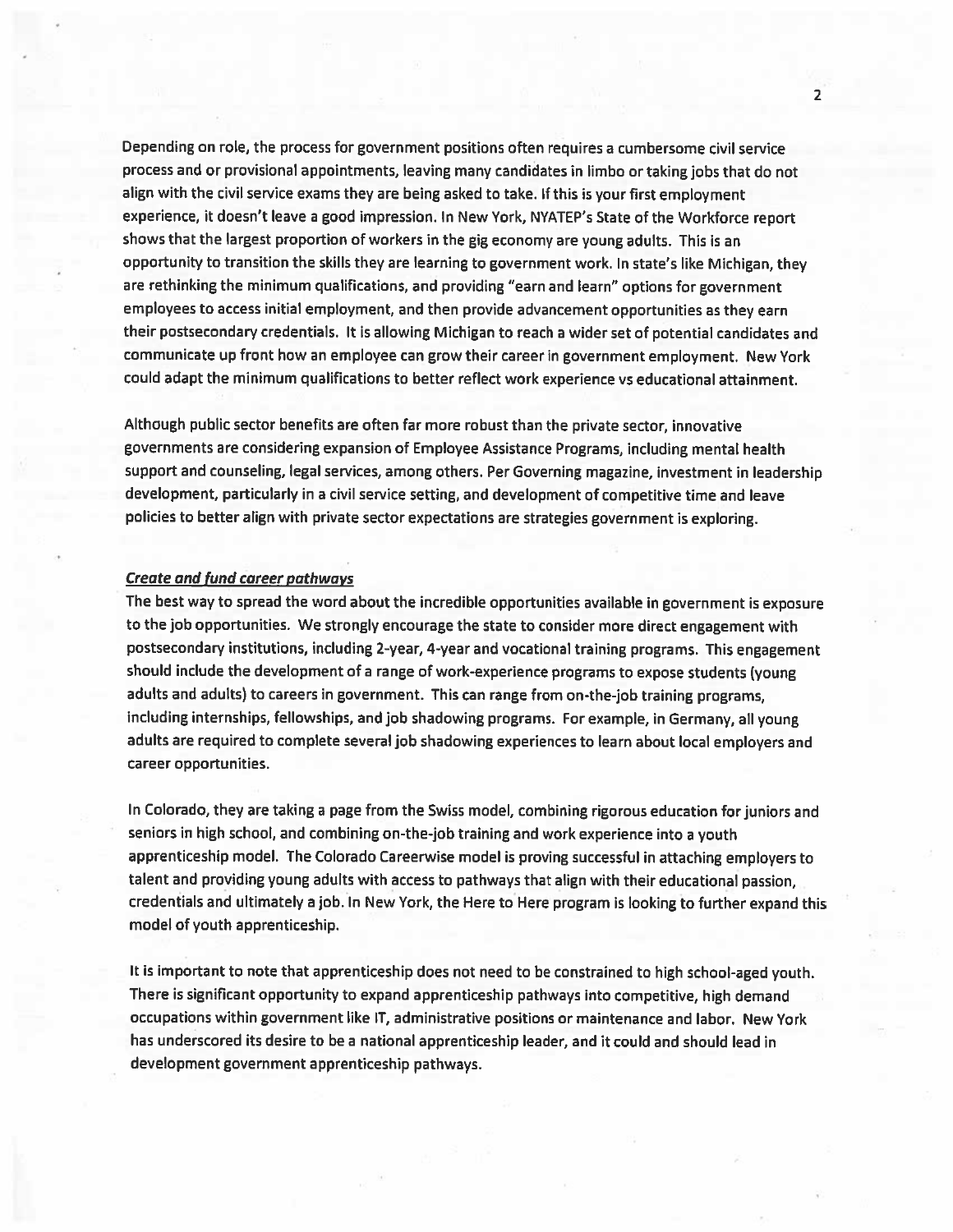# Adapt the recruitment <sup>p</sup>ipeline

Across New York State, we are leaving potential talent behind, due to lack of investment or consideration for employment opportunities. In our State of the Workforce Report, we indicated that 42% of New Yorkers have <sup>a</sup> high school diploma or less, making many governmen<sup>t</sup> jobs outside of their reach. Additionally, individuals with disabilities, immigrants, and the formerly incarcerated, are among others who are an opportunity away from goo<sup>d</sup> job.

In the City of Los Angles, utilizing federal workforce development funding and city and county tax levy, the LA: Rise initiative was created to develop <sup>a</sup> pathway from unemployment, to transitional employment to permanen<sup>t</sup> work in the private and public sector. The intention is to suppor<sup>t</sup> the transition of low wage or underskilled workers into goo<sup>d</sup> or better jobs in the public sector, specifically targeting homeless individuals, formerly incarcerated, veterans, individuals with disabilities and young adults. The public sector program, called Targeted Local Hire Program, works with social enterprises/community-based partners to provide transitional employment, and work readiness skills. Then, candidates can apply for two career pathways in local government, Office Trainee (Office Services assistant and Administrative Clerk) and Vocational Worker (Gardener, Tree Surgeon, Custodian, Garage Attendant, and Maintenance Laborer). Working with Civil Service to design the program, it circumvents some civil service requirements with supplemental on-the-job training that lasts for one year. Government jobs provide consistent income, hours and often enviable benefits, bringing much needed stability to the city's most vulnerable. Over <sup>500</sup> individuals have taken par<sup>t</sup> in the initial trainee program, with over half transitioning to full time city governmen<sup>t</sup> positions. There is no reason this program couldn't be replicated in New York State.

sincerely appreciate your continued suppor<sup>t</sup> and interest in job training, education and employment, and your deep understanding of the needs of your constituents. <sup>I</sup> would be happy to take your questions or to follow up with your staff following the Hearing. If you have any questions or comments relating to this testimony or any of the reports below, <sup>p</sup>lease reach out to Melinda Mack at mmack@nyatep.org or (518) 545—9500.